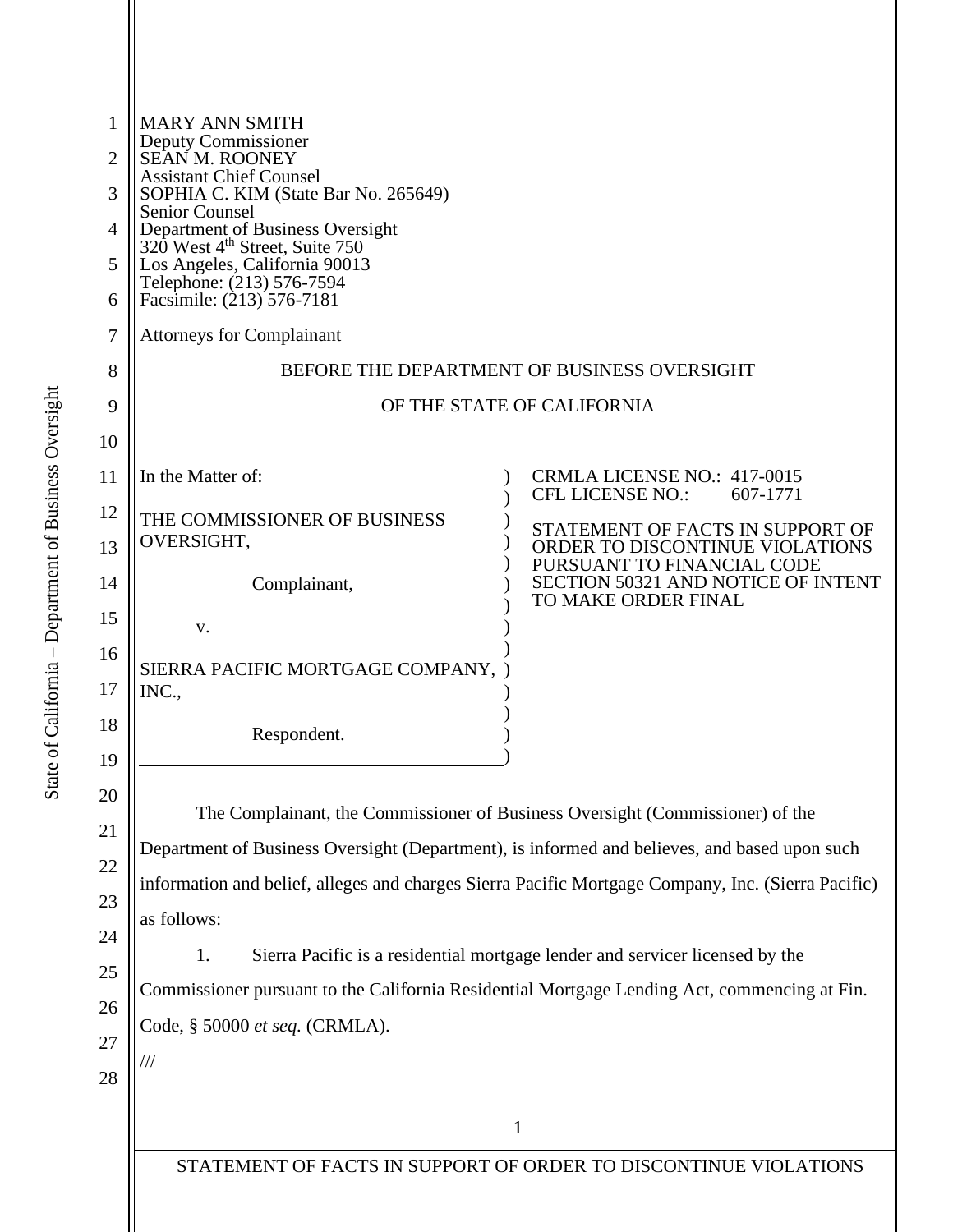2. Sierra Pacific is also a finance lender licensed by the Commissioner pursuant to the California Financing Law, commencing at Fin. Code, § 50000 *et seq.* (CFL). [1](#page-1-0)

3. Sierra Pacific's principal place of business is located at 1180 Iron Point Road, Suite 200, Folsom, California 95630. Sierra Pacific employs mortgage loan originators.

4. On or around July 2, 2018, the Commissioner commenced a regulatory examination of the books and records of Sierra Pacific pursuant to Section 50302 of the CRMLA and Section 22701 of the CFL (2018 Regulatory Exam).

5. The 2018 Regulatory Exam disclosed multiple violations of the CRMLA and CFL, as follows:

a. As of April 30, 2018 Sierra Pacific commingled operating funds with trust account funds by having an excess of \$86,718.73 in account number ending in 7025, which is the trust account for maintaining escrow impounds (Account 7025), and an excess of \$39.92 in account number ending in 5860, which is the trust account for maintaining Mortgage Insurance Premium (MIP) funds collected from borrowers (Account 5860), in violation of Financial Code section 50202, subdivision (b).

b. As of April 30, 2018, Sierra Pacific failed to reconcile the trust account ledger cards with the liability controlling account at least once each week, and failed to reconcile the trust account ledger cards and liability controlling accounts to the trust account bank statement at least once each month, in violation of California Code of Regulations, title 10, section 1950.314.1.

21 22 23 24 c. On or around December 21, 2018, Sierra Pacific submitted updated financial statements including its trial balance, reconciliation for cash accounts, and subsidiary ledgers showing that as of October 31, 2018, Account 7025 had an excess of \$24,780.75 and Account 5860 had an excess of \$962.01, in violation of Financial Code section 50202, subdivision (b).

25 26 d. In or around May 2017, Sierra Pacific failed to provide the Consumer Handbook on Adjustable Rate Mortgage (CHARM) booklet and the Adjustable Rate Mortgage

1

2

3

4

5

6

7

8

9

10

11

12

13

14

15

16

17

18

19

20

STATEMENT OF FACTS IN SUPPORT OF ORDER TO DISCONTINUE VIOLATIONS

<span id="page-1-0"></span><sup>2</sup> 27 28 <sup>1</sup> Effective October 4, 2017, the name of the "California Finance Lenders Law" changed to the "California Financing Law." (Assem. Bill No. 1284 (2017-2018 Reg. Sess.) § 4.) For purposes of this document, a reference to the California Financing Law means the California Finance Lenders Law before October 4, 2017 and the California Financing Law on and after that date. (Fin. Code, § 22000.)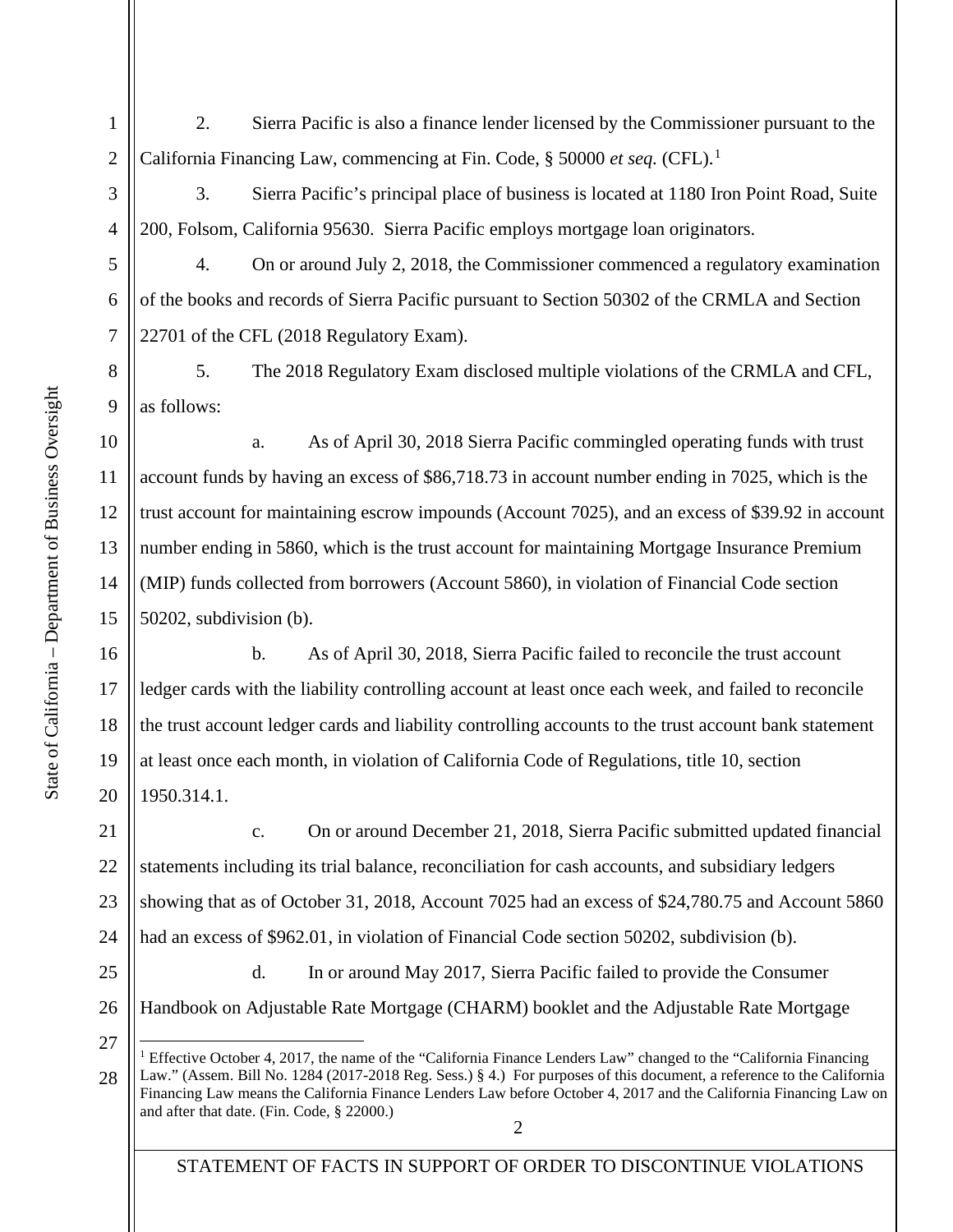1 2 (ARM) disclosures to at least one borrower, in violation of Financial Code section 50505 and Code of Federal Regulations, title 12, section 1026.19, paragraph (b).

e. In or around June through September 2017, Sierra Pacific failed to provide a written loan brokerage agreement to at least three borrowers, in violation of Financial Code section 50701, subdivision (a).

f. In or around May through July 2017, Sierra Pacific provided a written loan brokerage agreement to at least three borrowers that failed to state that "(1) the licensee is acting as the agent of the borrower in providing brokerage services to the borrower, and (2) when acting as agent for the borrower, it owes to that borrower a fiduciary duty of utmost care, honesty, and loyalty in the transaction, including the duty of full disclosure of all material facts . . . .," in violation of Financial Code section 50701, subdivision (d).

g. In or around October 2017 and April 2018, Sierra Pacific charged at least one borrower more than one fee for appraising the same real property, even though the borrower had not obtained a new or additional loan and not more than one year had elapsed since the prior appraisal, in violation of Financial Code section 22317. On or around October 18, 2018, Sierra Pacific refunded the borrower the amount of the second appraisal fee.

17 18 19 20 21 22 23 h. In or around September 2017 through May 2018, Sierra Pacific stated "Recording Fees" on the Final Settlement Statements and Final Closing Disclosures under "Taxes and Other Government Fees" that exceeded the actual recording fees paid to various counties recorders as shown on recorded documents, in violation of Financial Code section 50204, subdivision (i) and Financial Code section 22336, subdivision (a). In or around October and December 2018, Sierra Pacific refunded at least six borrowers in the amounts of the excess recording fees.

24 25 6. By reason of the foregoing, Sierra Pacific has violated the following provisions of the CRMLA and CFL:

26

i. Financial Code section 50202, subdivision (b);

ii. California Code of Regulations, title 10, section 1950.314.1;

28

///

27

3

STATEMENT OF FACTS IN SUPPORT OF ORDER TO DISCONTINUE VIOLATIONS

3

4

5

6

7

8

9

10

11

12

13

14

15

16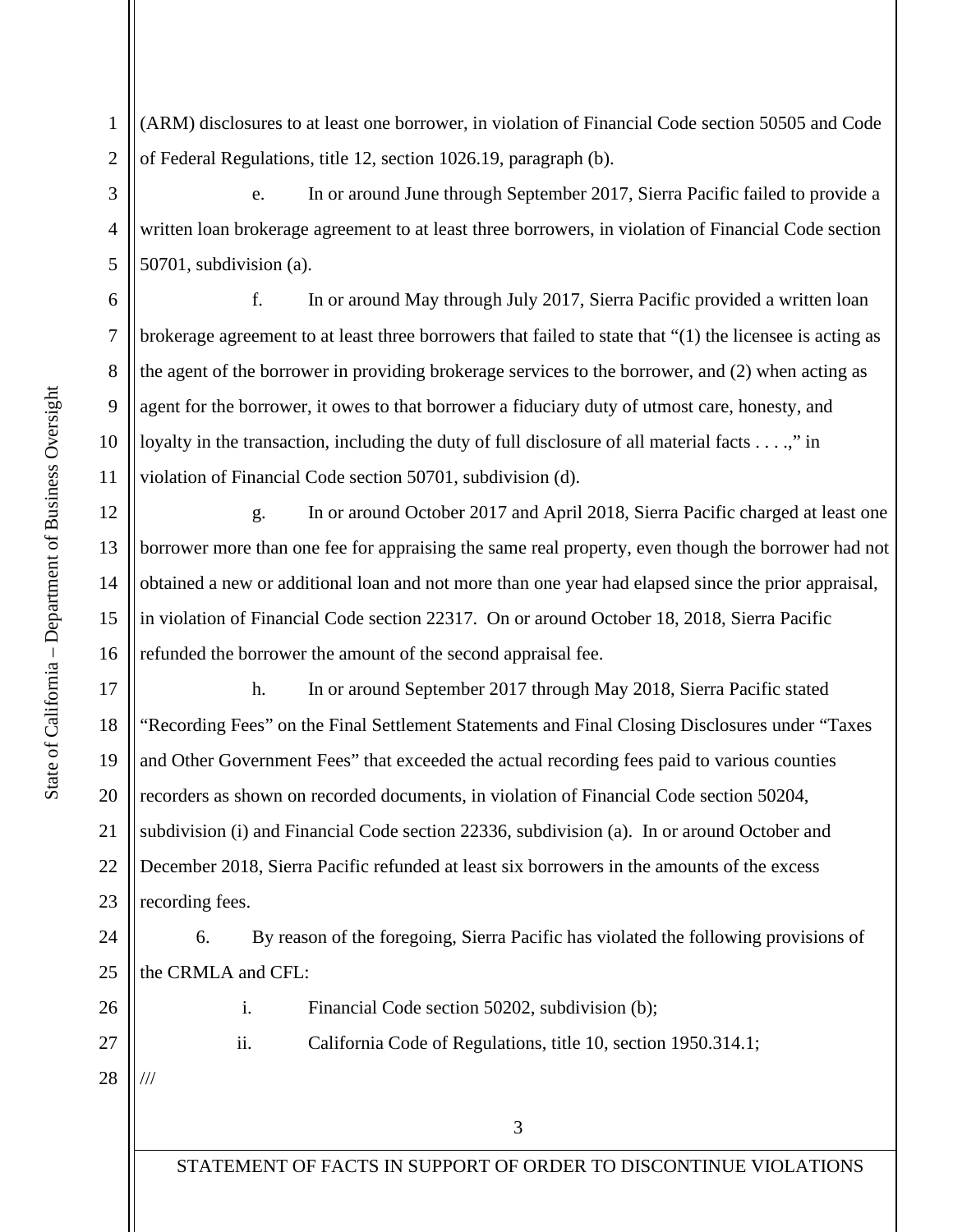4 STATEMENT OF FACTS IN SUPPORT OF ORDER TO DISCONTINUE VIOLATIONS 1 2 3 4 5 6 7 8 9 10 11 12 13 14 15 16 17 18 19 20 21 22 23 24 25 26 27 28 iii. Financial Code section 50505 and Code of Federal Regulations, title 12, section 1026.19, paragraph (b); iv. Financial Code section 50701, subdivisions (a) and (d); v. Financial Code section 22317; and vi. Financial Code sections 50204, subdivision (i) and 22336, subdivision (a). 7. Financial Code section 50321 provides: If, after investigation, the commissioner has reasonable grounds to believe that any licensee has violated its articles of incorporation or any law or rule binding upon it, the commissioner shall, by written order addressed to the licensee, direct the discontinuance of the violation. The order shall be effective immediately, but shall not become final except in accordance with the provisions of [Section 50323.](https://advance.lexis.com/search/?pdmfid=1000516&crid=2c1d1bae-e9e8-481d-b7cb-e46c98a8dced&pdsearchterms=cal+fin+code+50321&pdstartin=hlct%3A1%3A1&pdtypeofsearch=searchboxclick&pdsearchtype=SearchBox&pdqttype=or&pdquerytemplateid=&ecomp=5gd6k&prid=cd07fcfb-5d6d-4b7f-9a6d-aca7ff0478a3) 8. Financial Code section 50323 provides: (a) No order issued pursuant to Section 50321 or 50322 may become final except after notice to the affected licensee of the commissioner's intention to make the order final and of the reasons for the finding. The commissioner shall also notify the licensee that upon receiving a request the matter will be set for hearing to commence within 15 business days after receipt. The licensee may consent to have the hearing commence at a later date. If no hearing is requested within 30 days after the mailing or service of the required notice, and none is ordered by the commissioner, the order may become final without hearing and the licensee shall immediately discontinue the practices named in the order. If a hearing is requested or ordered, it shall be held in accordance with the provisions of the Administrative Procedure Act (Chapter 5 (commencing with Section 11500) of Part 1 of Division 3 of Title 2 of the Government Code), and the commissioner shall have all of the powers granted under that act. If, upon the hearing, it appears to the commissioner that the licensee is conducting business in an unsafe and injurious manner or is violating its articles of incorporation or any law of this state, or any rule binding upon it, the commissioner shall make the order of discontinuance final and the licensee shall immediately discontinue the practices named in the order. (b) The licensee has 10 days after an order is made final to commence an action to restrain enforcement of the order. If the enforcement of the order is not enjoined within 10 days by the court in which the action is brought, the licensee shall comply with the order. ///